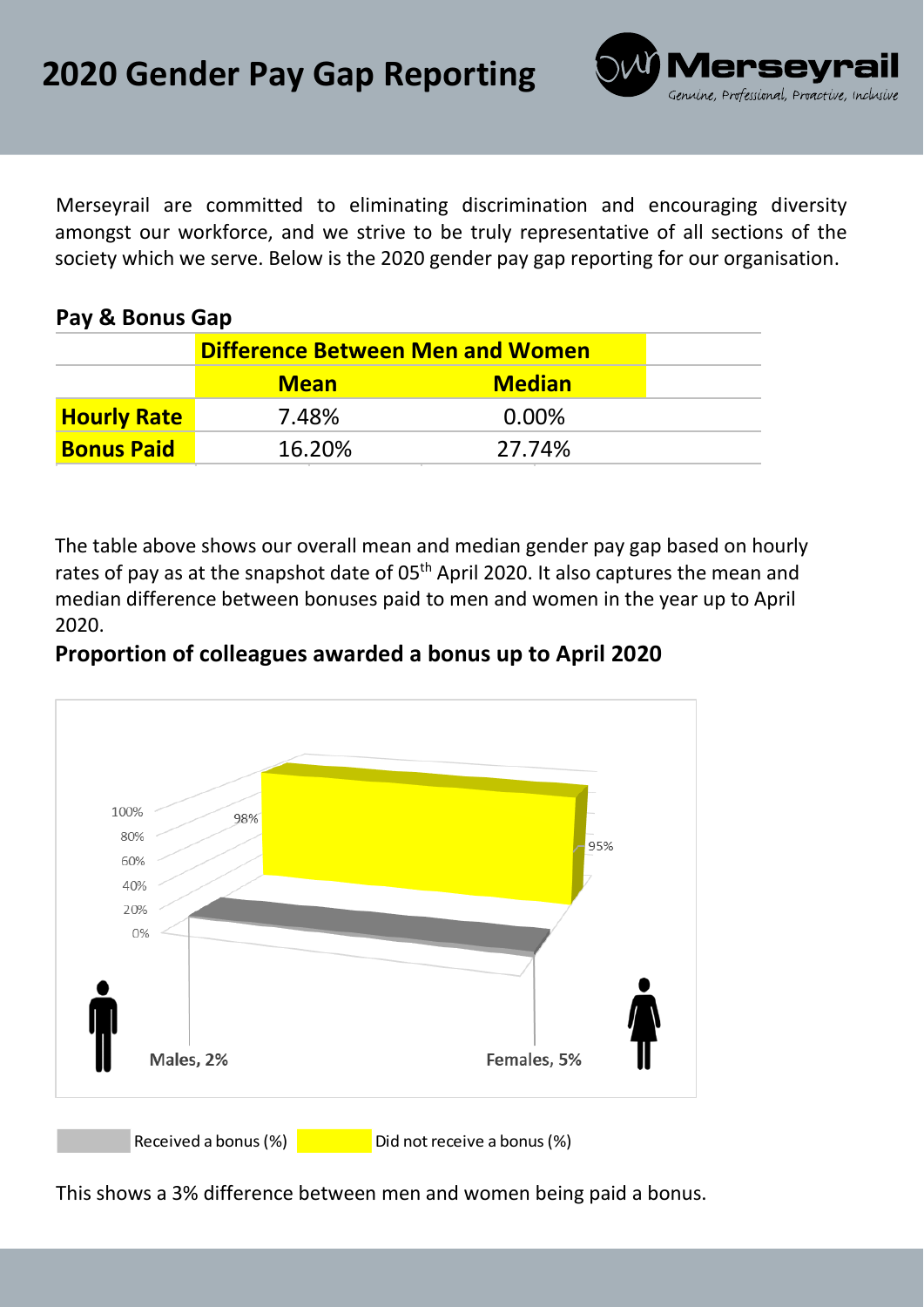

## **Pay Quartiles**

The below charts highlight the gender distribution at Merseyrail across four equally sized quartiles, each containing 300 colleagues.



Merseyrail is an employer of choice within the local city region and we continue to be committed in ensuring our employees are rewarded equally and fairly regardless of their gender or any other protected characteristic.

Whilst we are confident that men and women are equally paid for doing equivalent jobs across the business, as many salaries are achieved through collective bargaining with our recognised trade unions, we understand the need to reduce our gender pay gap. As we have indicated in previous reports, the rail industry has been male dominated in the operational and management disciplines and whilst great strides have been taken in the managerial posts, with over 30% females in our management population and an 80/20 gender split within our Directorate, we still struggle to attract females to our operational